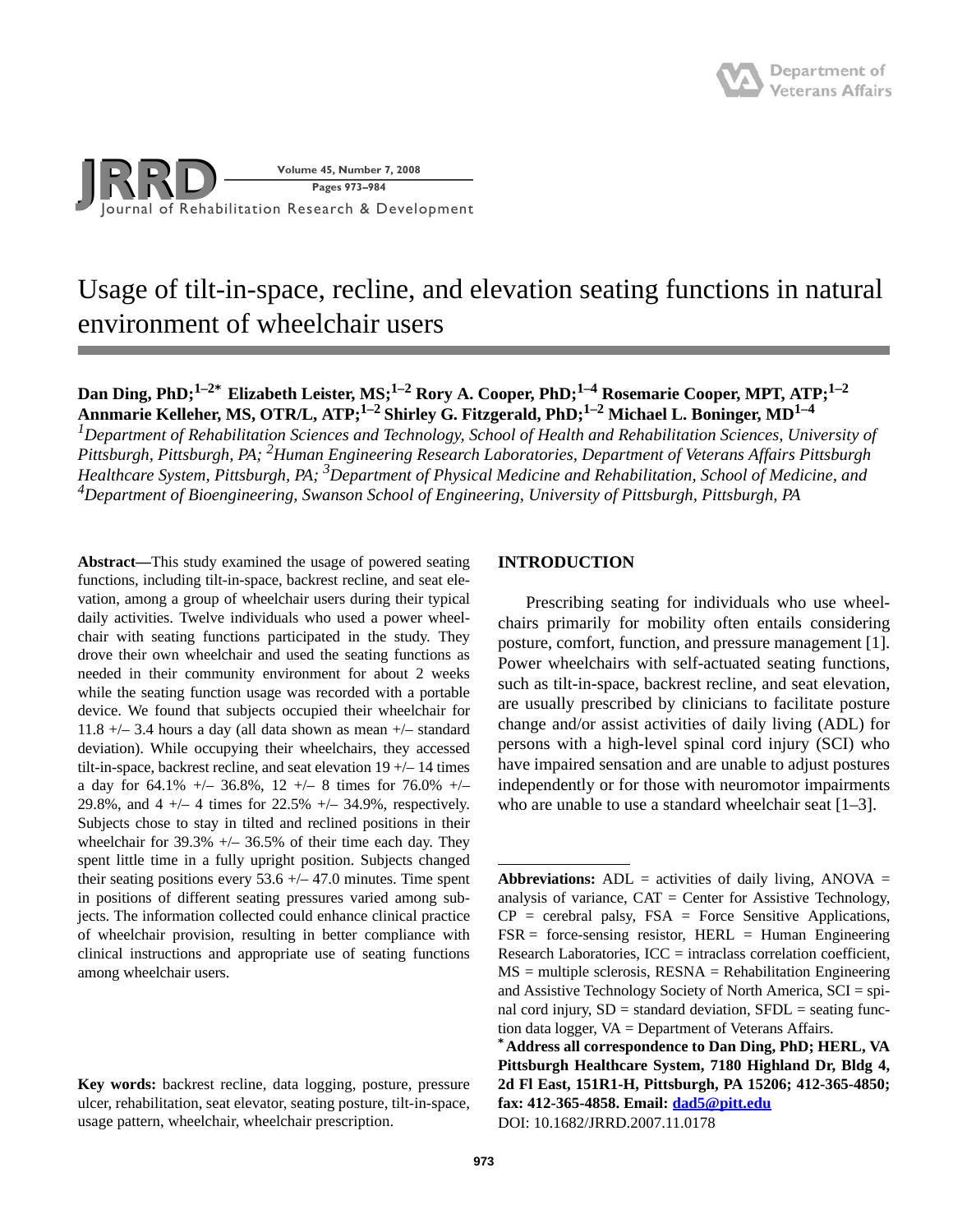Previous research that evaluated the effectiveness of tilt-in-space and backrest recline functions was largely conducted in laboratory settings. Studies have been conducted to examine seat pressures at different angles of tilt-in-space and backrest recline [4–7]. Researchers found that tilt-in-space significantly reduced static seating pressure, a key component in pressure ulcer development [8], and that combining tilt-in-space with backrest recline reduced pressure more than tilt-in-space alone [4,6]. In addition, almost all the previous laboratorybased studies suggested that persons use large tilt-inspace and recline angles to effectively manage pressure to reduce the risk of skin breakdown [4,7,9]. The study concluded that the biggest reduction in maximum pressure at the ischial tuberosities was found at 45° of tilt-inspace and 120° of backrest recline and that an effective weight shift could be achieved only when tilt-in-space is  $>15^{\circ}$  [4]. As for the time required for pressure relief, Coggrave and Rose described measuring transcutaneous oxygen tension to effectively determine when pressure relief becomes adequate [10]. They measured the time taken for subjects to return their tissue oxygen to unloaded levels and found that brief pressure lifts for 15 to 30 seconds did not relieve pressure for most people, while longer lifts for an average of 111 seconds were required to return tissue oxygen to unloaded levels.

In addition to facilitating appropriate pressure management, tilt-in-space and backrest recline may also improve seating comfort [11]. Although comfort is difficult to define and measure, it is a very real concern in seating. Feelings of discomfort among wheelchair users can have serious consequences, including equipment abandonment, decreased satisfaction, and an inability to function throughout the day [12]. Previous studies have shown that high peak pressures at the body-seat interface correlated with seating discomfort [13–14]. Qualitative research has also been undertaken with respect to seating and comfort. A Wheelchair Seating Discomfort Assessment Tool (a survey questionnaire) was developed to quantify seating discomfort in wheelchair users who have intact sensation in the buttocks [12].

Rehabilitation Engineering and Assistive Technology Society of North America (RESNA) recently published a position paper on the application of seat-elevating devices for wheelchair users for whom seat elevation is considered medically necessary [2]. This feature can help wheelchair users accomplish mobility-related ADL, such as performing transfers and reaching objects at different heights to preserve upper-limb functions and to achieve eye-to-eye contact in social situations [2,15].

Only a few studies have investigated real-life usage of such powered seating functions in the natural environment of wheelchair users [11,16–18]. In a survey study by Lacoste et al. [11], they found that 97.5 percent of respondents used their tilt-in-space and/or recline systems every day. About 70 percent reported using the system primarily to rest, relax, increase comfort, and decrease pain. Surprisingly, a minority (≤35%) reported using the system for preventing skin redness and/or pressure sores. Small and middle angles were used more often than large angles. A few other studies used portable devices to monitor the use of tilt-in-space wheelchairs [16–17]. They reported that data collection failed because of the difficulty of device installation and associated reliability issues [16]. Ten subjects with tilt-in-space wheelchairs were found to use this function  $16 \pm 10$  times a day [17], but the usage of other seating functions was not examined (all data shown as mean  $\pm$  standard deviation [SD] unless otherwise noted).

The objective of this study was to use a portable seating function data logger (SFDL) to examine how individuals used self-actuated seating functions such as tilt-inspace, backrest recline, and seat elevation during typical ADL. The information collected allowed for a novel and quantitative description of the usage characteristics of such seating functions. Three of our specific aims were to—

- 1. Quantify the natural usage patterns of three self-actuated seating functions (tilt-in-space, backrest recline, and seat elevation) by calculating access frequencies and access durations to each seating function.
- 2. Investigate the characteristics of such usage patterns by calculating the percentage of time spent in positions of low, intermediate, and high peak pressures, and the repositioning rate.
- 3. Explore whether participants' perceived usage was consistent with the SFDL actual recorded usage.

# **METHODS**

# **Subjects**

Subjects were recruited through mailings to power wheelchair users in the Human Engineering Research Laboratories (HERL) wheelchair user registry [19] and through therapists working at the Center for Assistive Technology (CAT) at the University of Pittsburgh.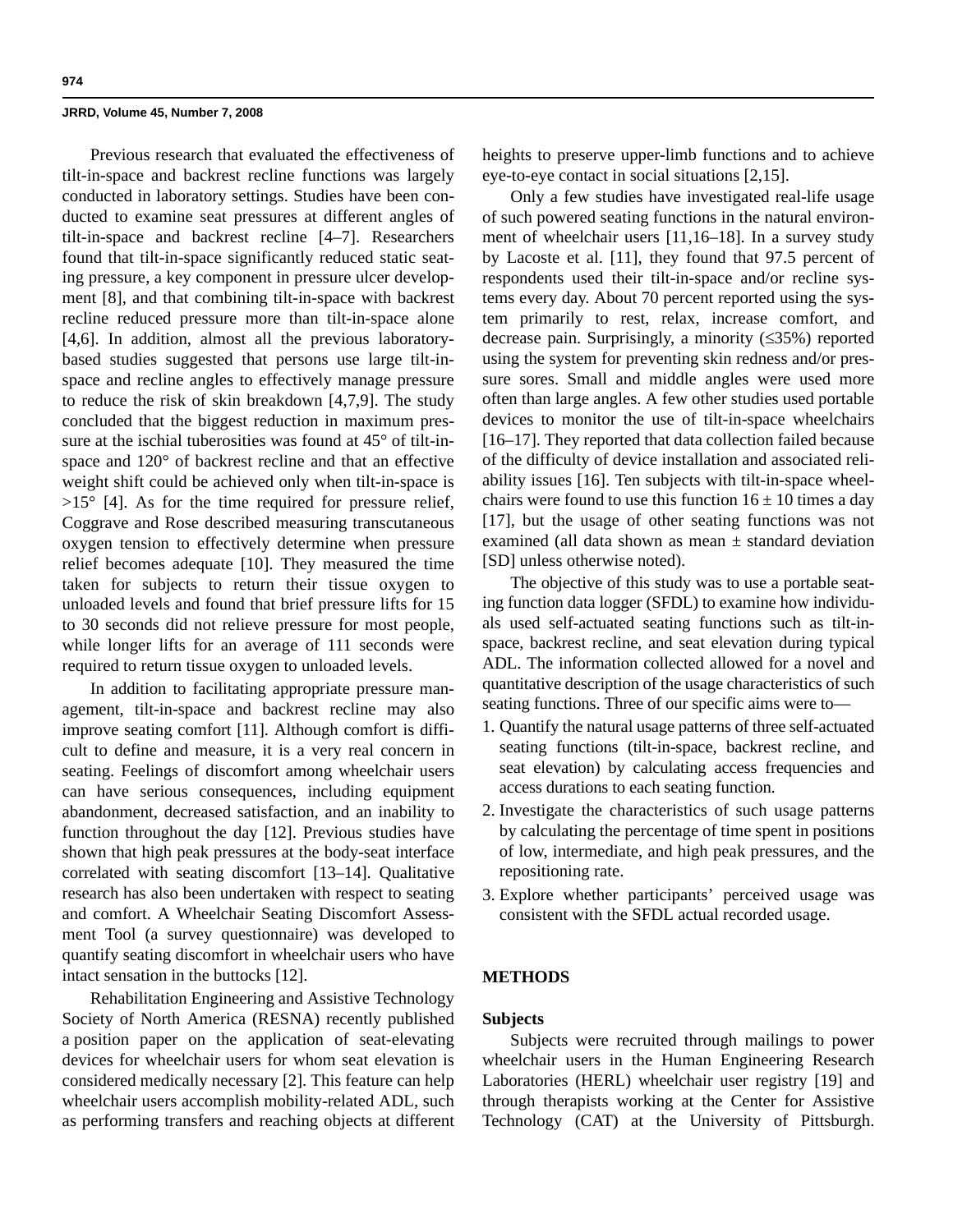Subjects were included in the study if they (1) were between the ages of 18 and 70; (2) used a power wheelchair equipped with functioning tilt-in-space, backrest recline, and/or seat elevation; and (3) were able to independently control the seating functions. Individuals were ineligible to participate if they had open pressure sores. Because this was a pilot study and no prior information on the natural usage of powered seating functions was available, we did not perform a power analysis to determine the sample size. A total of 12 subjects were recruited to participate in the study, and results are reported for 11 subjects.

# **Instrumentation**

An SFDL was developed to record the usage of selfactuated seating functions, including tilt-in-space, backrest recline, and seat elevation. It consists of a commercial programmable data logger from Onset Computer Corp (Bourne, Massachusetts), three tilt sensors from Crossbow Technologies Inc (San Jose, California), three forcesensing resistors (FSRs) from Interlink Electronics, Inc (Camarillo, California), and one linear position transducer from Unimeasure Inc (Corvallis, Oregon). The SFDL (**Figure 1**) is a modular system that can be mounted on a variety of power wheelchairs without additional modifications to the wheelchair and does not interfere with ADL of wheelchair users.

The solid-state analog tilt sensors that we used in the study have an angular range of  $\pm 75^{\circ}$  with respect to gravity with a resolution of 0.05° and sensitivity around 2.0 V/rad. The tilt sensor outputs were also compared with the digital protractor outputs in 30 trials, and the average difference was  $0.44^{\circ} \pm 0.17^{\circ}$ . The three tilt sensors were attached to the wheelchair base, the seat pan, and the backrest, respectively. We used the base sensor to eliminate the effect of slopes in calculating the tilt-inspace and backrest recline angles. The tilt-in-space angle was calculated as the angle between the seat and the driving surface. The backrest sensor, mounted to the wheelchair through a bracket, was oriented roughly parallel to the ground, and the backrest recline angle was calculated as the angle between the seat and backrest.

We used three FSRs to detect wheelchair occupancy. One FSR was attached to the seat pan underneath the cushion where one of the subject's ischial tuberosities would approximately rest, and the other two FSRs were affixed where the subject's thighs would rest. To reliably

#### **DING et al. Powered seating function usage by wheelchair users**



#### **Figure 1.**

**(a)** Seating function data logger (SFDL) and **(b)** sensor placement.  $FSR = force$ -sensing resistor.

detect wheelchair occupancy, we adjusted and tested the sensitivity of each FSR before data collection.

We used the linear position transducer with a 50 cm linear range to measure seat elevation. The outputs were also compared with the measurements from a ruler in 30 trials, and the average difference was  $0.06 \pm$ 0.05 cm. The swivel base of the transducer was attached to the wheelchair base and the wire rope to a location underneath the seat on the wheelchair frame. The attachment point was chosen such that the wire rope exited perpendicular to the linear transducer and the transducer was not activated when tilt-in-space or backrest recline was used.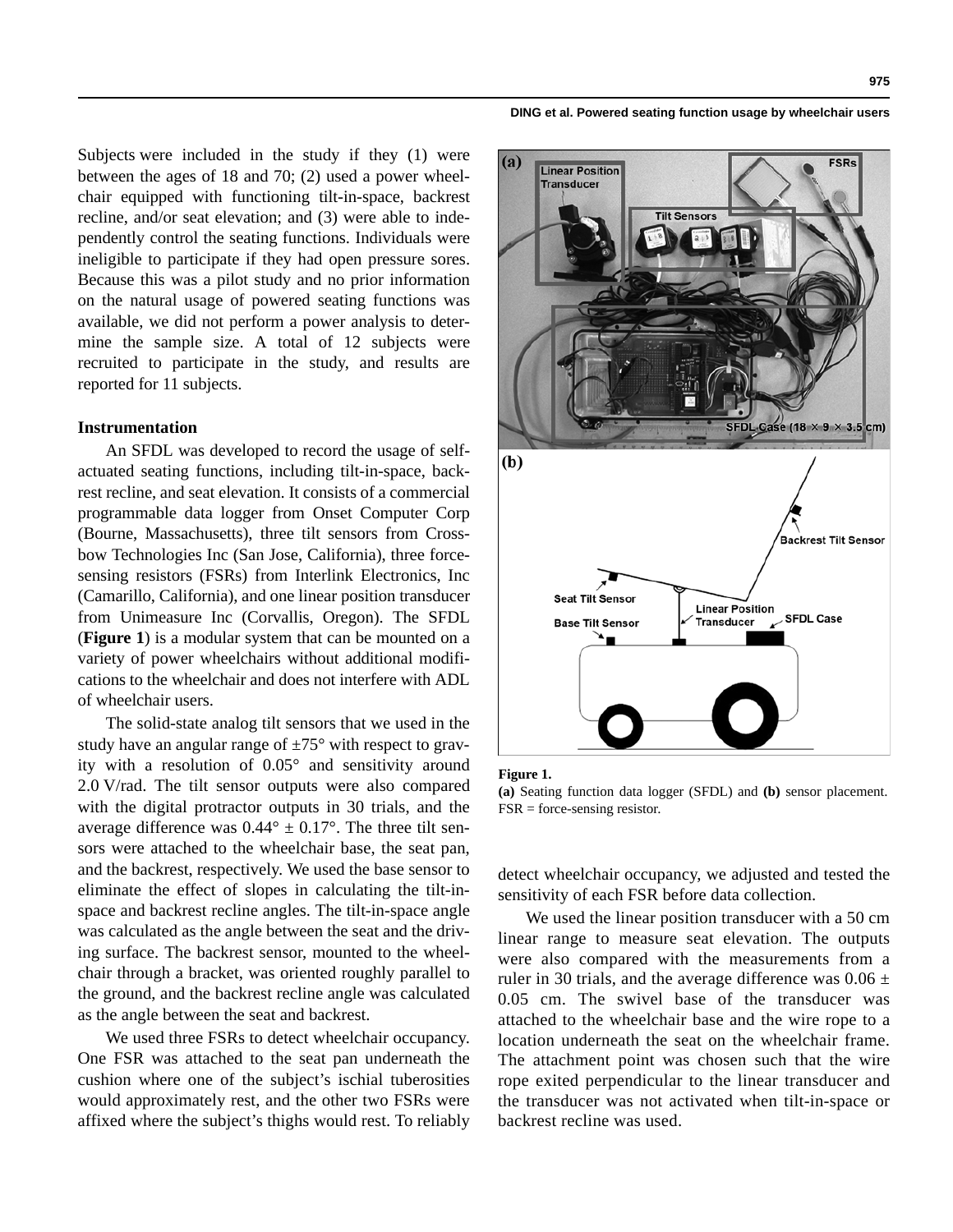### **Protocol**

The protocol was approved by institutional review boards at the Department of Veterans Affairs (VA) Pittsburgh Healthcare System and the University of Pittsburgh. The nature of the study was explained and written informed consent was obtained from all subjects before data collection.

We completed a descriptive study to assess the objectives of the research. Subject testing was conducted at one of three locations:

- 1. The HERL, located at the Highland Drive, VA Pittsburgh Healthcare System.
- 2. The CAT, located on the University of Pittsburgh campus.
- 3. The participant's home.

### *First Visit*

After obtaining informed consent, we collected demographic information from subjects, including age, sex, type of disability, wheelchair make and model, wheelchair age, cushion type, ranges of tilt-in-space and backrest recline angles, and seat elevation. Subjects were then transferred out of their wheelchairs with appropriate clinical assistance, and the SFDL pressure sensors were attached to the seat pan.

Before subjects were transferred back to their wheelchairs, the FSA (Force Sensitive Applications) Pressure Mapping System from Vista Medical Ltd (Winnipeg, Canada) was placed on top of the wheelchair cushion for a pressure-mapping procedure. The procedure began with the wheelchair "fully upright." A fully upright position was defined at a tilt-in-space angle between 0° and 2.5° and a recline angle between 90° and 95°. During the procedure, each subject was asked to access the full range of tilt-in-space and recline angles in 5° increments. The FSA Pressure Mapping System recorded peak pressure readings at these combined tilt-in-space and reclined positions after subjects settled and the readings became stabilized.

We then removed the FSA Pressure Mapping System, secured the SFDL and the remaining sensors to the wheelchair, and started the logging program. Subjects were sent home and instructed to go about their ADL as usual for about 2 weeks.

### *Midstudy Visit*

At the end of the first week, subjects either returned to the center or a research associate visited their home to check sensor placement, download data, and replace the SFDL batteries.

# *Final Visit*

Subjects either returned to the center or a research associate visited their homes to remove the SFDL and its sensors. Subjects were also asked to complete a brief questionnaire regarding how often and how long they accessed the powered seating functions and under what circumstances they accessed these seating functions. We asked them to complete the questionnaire at the end of the study to ensure that responses did not influence their use of seating functions during the study period.

### **Data Analysis and Reduction**

The data collection program running on the SFDL was written in TFBASIC from Onset Computer Corp (Bourne, Massachusetts). We used the pressure sensors sampled every 15 seconds to determine wheelchair occupancy. Readings from all the sensors and current time stamps were stored every 15 seconds in the SFDL if the subject was in the chair.

The data analysis and reduction program was written in MATLAB (The MathWorks Inc; Natick, Massachusetts), which read the data file downloaded from the SFDL and calculated all variables of interest of wheelchair occupancy, usage patterns of seating functions, and characteristics of usage patterns.

# *Wheelchair Occupancy*

We calculated three variables related to wheelchair occupancy based on pressure sensor readings: total occupancy duration, duration of the longest single continuous occupancy, and transfer frequency. A transfer activity was counted whenever subjects left their wheelchairs for at least 10 minutes or returned to and stayed in the wheelchair for at least 2 minutes.

### *Usage Patterns of Seating Functions*

Based on the sensitivity of the sensors and examination of the data from subjects, we established the following criteria for an access to tilt-in-space, backrest recline, and seat elevation. A tilt-in-space or backrest recline access was defined as an angle change >2.5° in either fore or aft directions and a duration of at least 1 minute. A seat-elevation access was defined as a position change >1 cm in either direction with no duration threshold. Because the tilt sensors have a static fluctuation of approximately  $\pm 1^{\circ}$  and could be perturbed by wheelchair vibration introduced by terrain changes and accidental movements of the subject, we developed a data reduction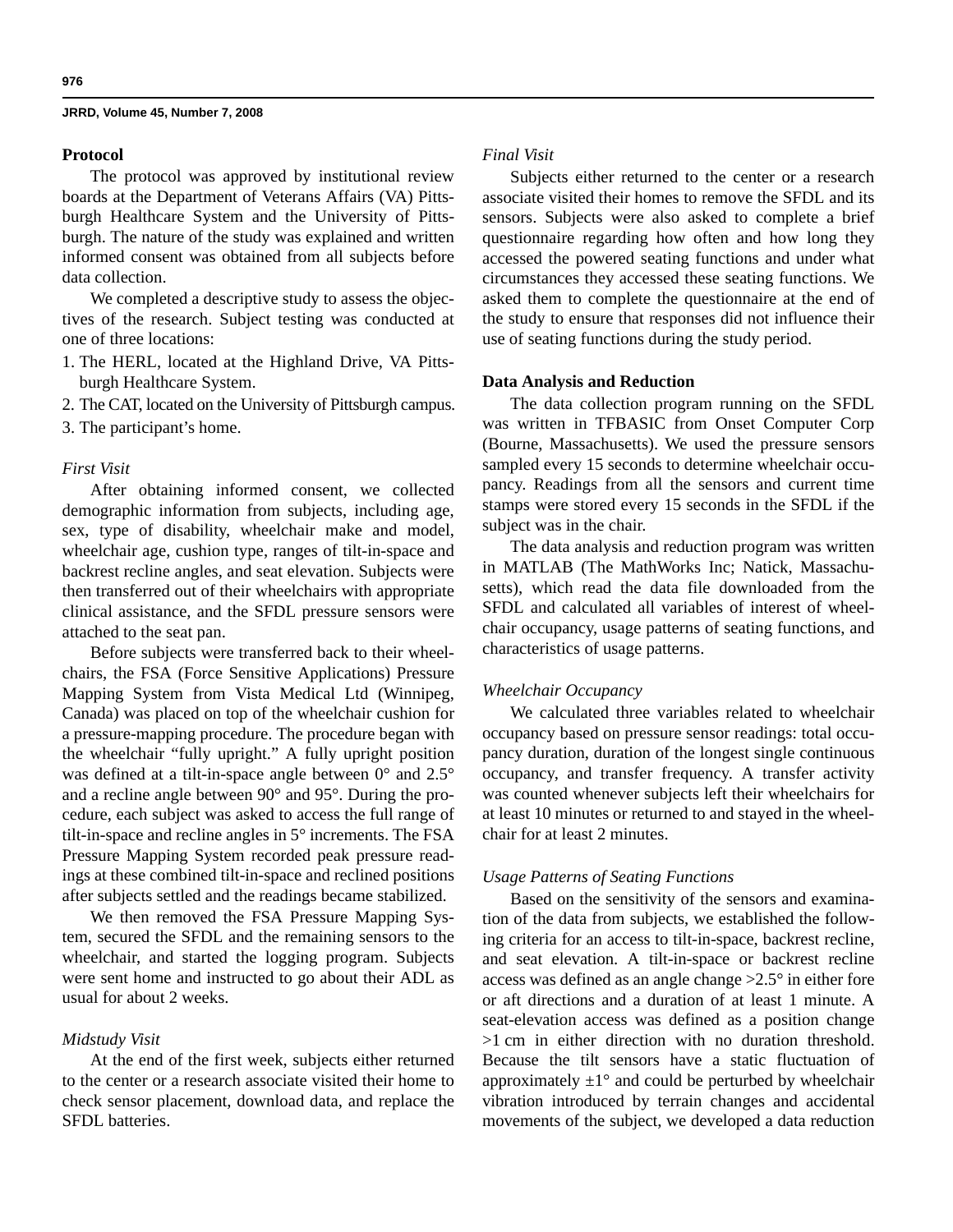#### **DING et al. Powered seating function usage by wheelchair users**

algorithm to filter the raw data. The algorithm searched for the peaks and valleys of the tilt-in-space or backrest recline angles, averaged the adjacent angles (peak or valley), and summed the durations if the difference was  $\langle 2.5^\circ \text{ or } 1 \text{ minute.}$ 

Frequency of access to individual seating functions and duration of access to different seating positions were calculated, where an upright position was defined as a tilt-in-space angle  $\langle 2.5^\circ \rangle$  and a backrest recline angle <95°. For both the tilt-in-space and backrest recline functions, the access frequency and duration to five ranges of tilt-in-space (i.e.,  $2.5^{\circ}-10^{\circ}$ ,  $10^{\circ}-20^{\circ}$ ,  $20^{\circ}-0^{\circ}$ ,  $30^{\circ}-40^{\circ}$ , and  $\geq 40^{\circ}$ ) and recline angles (i.e.,  $95^{\circ} - 100^{\circ}$ ,  $100^{\circ} - 110^{\circ}$ ,  $110^{\circ}$ – $120^{\circ}$ ,  $120^{\circ}$ – $130^{\circ}$ , and  $\geq 130^{\circ}$ ) were also calculated.

### *Characteristics of Usage Patterns*

The damaging effects of pressure to tissues are related to both its magnitude and duration [20–21], so two measures, including the repositioning rate and time spent in different magnitudes of interface pressure, were obtained to indicate usage characteristics. First, we obtained the repositioning rate by calculating the frequency of seating position changes. Second, based on clinical practice, seating interface pressures can be classified as low, intermediate, or high if they are <80 mmHg, between 80 and 120 mmHg, and >120 mmHg, respectively [22]. To calculate the time spent in seating positions known to fall within the three categories, we compared actual seating positions recorded by the SFDL with the seating positions recorded during the pressure-mapping procedure. Because the interface pressure data were collected under the seating positions in 5° increments during the pressure-mapping procedure and those seating positions with known interface pressure did not match exactly the actual seating positions recorded by the SFDL, an approximate match was considered if the distances between the seating positions recorded by the SFDL and evaluated during the pressure-mapping procedure were <2.5°.

### **Statistical Analysis**

Descriptive statistics, including mean  $\pm$  SD for continuous data and frequencies for categorical data, were calculated for all variables. We used nonparametric statistics to determine differences because the sample size was small. For specific aim 1 (discussed on page 974), we calculated a Wilcoxon signed rank test to determine if subjects spent more time in a tilted versus an upright position and if tilt-in-space was used significantly more

than backrest recline and/or seat elevation. Using a Bonferroni correction, we set statistical significance at  $p <$ 0.025 to account for using multiple tests on the same data and used a repeated-measures analysis of variance (ANOVA) to determine if durations and frequencies of access to five ranges of tilt-in-space and reclined angles differed significantly. For specific aim 2, we used a repeated-measures ANOVA to determine if the time spent in low, intermediate, and high peak pressure positions differed significantly. For specific aim 3, we used the intraclass correlation coefficient (ICC) to determine agreement between the actual and reported usage. All statistics were analyzed with SPSS Inc (Chicago, Illinois) statistical software.

# **RESULTS**

# **Demographics**

A total of 12 subjects were recruited to participate in the study, and results were reported for 11 subjects (data from the first subject was not used because of inconsistency). Participants included six men and five women with a mean age of  $44.4 \pm 14.5$  years. Four different disability types were represented in this sample: 4 (36.3%) subjects with SCI, 3 (27.3%) with cerebral palsy (CP), 3  $(27.3\%)$  with multiple sclerosis (MS), and 1  $(9.1\%)$  with muscular dystrophy.

### **Wheelchair Data**

Nine (81.8%) participants used Permobil Inc (Lebanon, Tennessee) wheelchairs, and the remaining two (18.2%) used power wheelchairs from Invacare Corp (Elyria, Ohio). The average age of these wheelchairs was  $2.5 \pm 2.0$  years. All wheelchairs had the tilt-in-space function, nine had backrest recline function, and nine had seatelevation function. The tilt-in-space range was  $0^{\circ}$  to  $20^{\circ}$ for two wheelchairs and  $0^{\circ}$  to  $40^{\circ}$  or more for nine wheelchairs. The recline range was 90° to 115° for one wheelchair and 90° to 130° or more for eight wheelchairs.

### **Wheelchair Occupancy**

On average, subjects occupied their wheelchairs for  $11.8 \pm 3.4$  hours a day, with an average longest single occupancy of  $10.6 \pm 3.6$  hours. Subjects transferred in and out of their wheelchairs for an average of  $5.0 \pm 5.3$ times a day.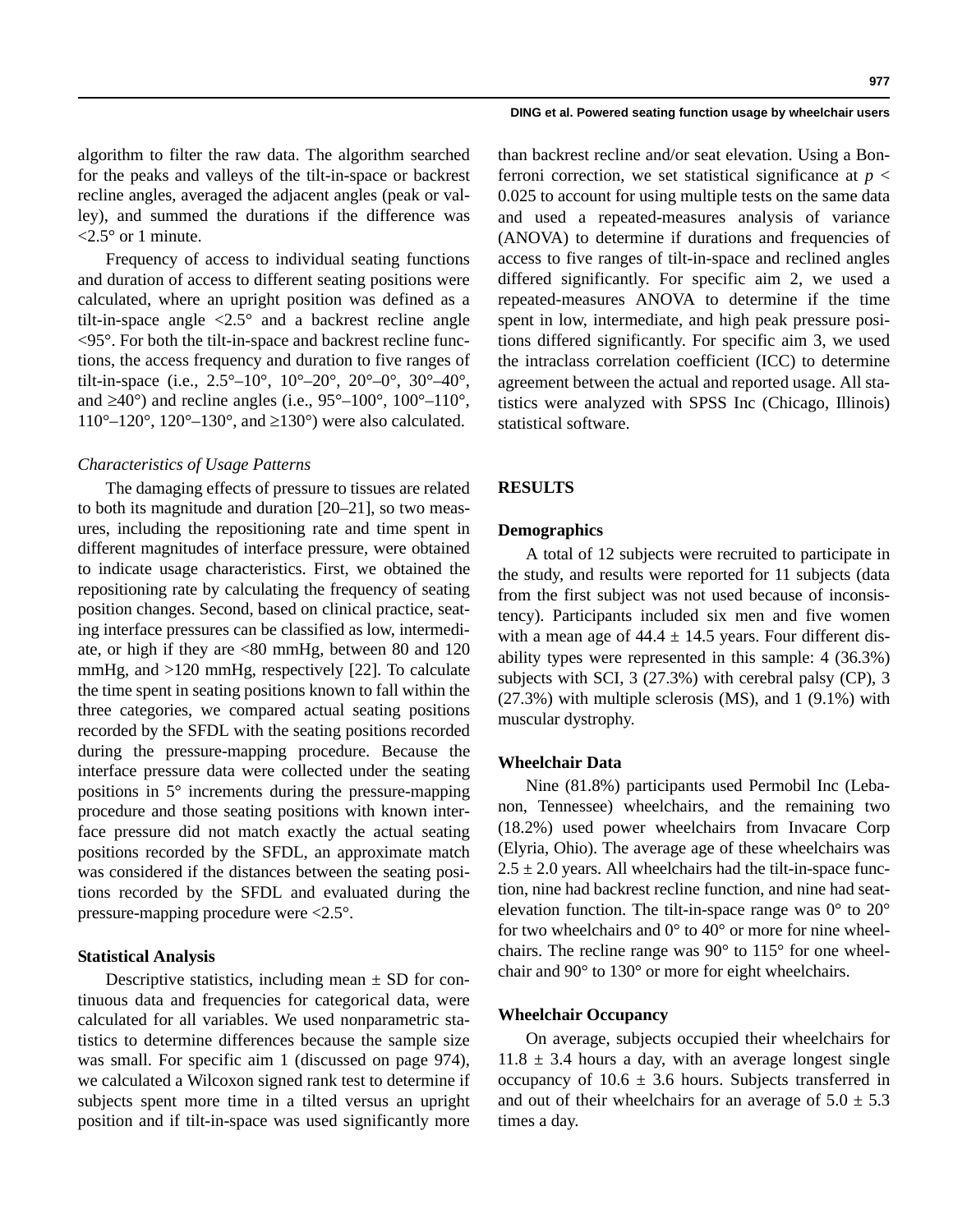### **Seating Function Usage**

Figure 2 shows the average daily frequencies of access to tilt-in-space, backrest recline, and seat elevation for each subject. **Figure 3** shows the percentage of time in each seating position by day, including tilted, reclined, simultaneously tilted and reclined, upright, and elevated. On average, subjects accessed tilt-in-space  $19 \pm 14$  times and spent 64.1 percent of their time each day in tilted seating positions. Nine subjects accessed backrest recline  $12 \pm 8$  times and spent 76 percent of their time each day in reclined seating positions. These nine subjects also chose to spend 39.3 percent of their time each day in tilted and reclined seating positions. Little time, i.e.,  $0.6 \pm$ 1.5 hours, was spent in a fully upright position each day. Seat-elevation usage was recorded for six subjects only, because three wheelchairs could not accommodate the



#### **Figure 2.**

Frequency of access each day to individual seating functions of 11 wheelchair users.



### **Figure 3.**

Duration of access each day to different seating positions of 11 wheelchair users.

linear position transducer because of space constraints. This function was accessed  $4 \pm 4$  times for 22.5 percent of time each day. Results of the Wilcoxon signed rank test indicated that subjects spent significantly more time in a tilted versus an upright position ( $p = 0.006$ ). In addition, we found that tilt-in-space was not used significantly longer than backrest recline  $(p = 0.59)$  or seat elevation ( $p = 0.03$ ).

**Tables 1** and **2** show the frequency and duration of access to five ranges in degrees of tilt-in-space and backrest recline angles, respectively. A repeated-measures ANOVA with Greenhouse-Geisser correction indicated that both the frequency ( $F_{2.67, 26.68} = 7.78$ ,  $p = 0.001$ ) and duration  $(F_{1.57, 15.74} = 8.70, p = 0.005)$  of access to the five ranges of tilt-in-space angles differed significantly. A Wilcoxon signed rank test further revealed that subjects accessed small tilt angles ( $\langle 20^\circ \rangle$ ) more often (13.8  $\pm$  9.9 vs  $4.7 \pm 5.9$ ,  $p = 0.003$ ) and for longer durations (430.0  $\pm$ 260.8 min vs  $51.1 \pm 72.3$  min,  $p = 0.003$ ) than large angles. The same test also indicated that both the frequency  $(F_{2.67})$  $_{26.68}$  = 7.78,  $p = 0.001$ ) and duration ( $F_{1.50, 11.96}$  = 6.04,  $p = 0.02$ ) of access to the five ranges of backrest recline angles differed significantly. Subjects accessed small recline angles (<110°) more often  $(8.7 \pm 4.8 \text{ vs } 4.0 \pm 3.2,$  $p = 0.01$ ) and for longer durations (442.7  $\pm$  242.7 min vs  $49.5 \pm 44.6$  min,  $p = 0.01$ ) than large angles.

### *Characteristics*

On average each day, subjects repositioned themselves every  $53.6 \pm 47.0$  minutes. They sat for as long as  $214.6 \pm 87.4$  minutes without changing seating positions. The minimum repositioning rate was about 6.1  $\pm$ 14.8 minutes. Subjects spent  $36.2 \pm 32.4$ ,  $44.0 \pm 24.0$ , and  $19.9 \pm 29.4$  percent of their time in seating positions known to achieve low  $(<80 \text{ mmHg})$ , intermediate (between 80 mmHg and 120 mmHg), and high peak pressure positions (>120 mmHg), respectively. The time spent in seating positions within the three categories did not significantly differ  $(p = 0.29)$ .

### *Survey Results*

Each day, subjects reported accessing the three functions tilt-in-space, backrest recline, and seat elevation  $11.9 \pm 9.4$ ,  $10.0 \pm 7.9$ , and  $4.3 \pm 4.5$  times, respectively. The reported frequencies on tilt-in-space and backrest recline seating functions were correlated with the actual results: ICC =  $0.63$ ,  $p = 0.004$ , and ICC =  $0.79$ ,  $p = 0.004$ , respectively. The correlation between the reported and actual frequency on seat elevation was not statistically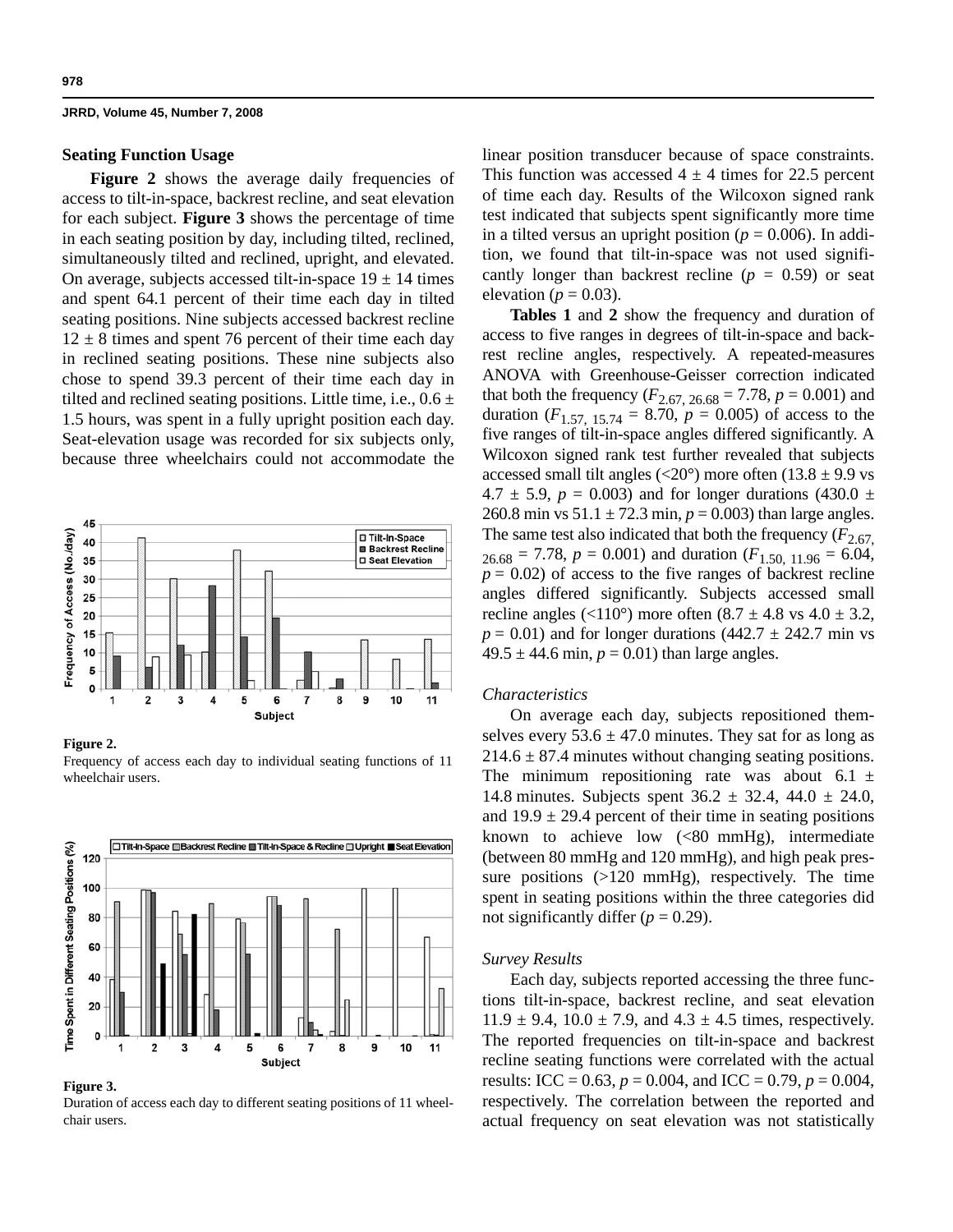### **Table 1.**

Tilt-in-space frequency and duration of access (in mean  $\pm$  standard deviation) for different ranges of angles of 11 wheelchair users.

| Angle $(°)$  | Frequency<br>$(No$ ./Day) | <b>Duration</b><br>(Min/Day) |
|--------------|---------------------------|------------------------------|
| $2.5 - 10.0$ | $6.6 \pm 4.9$             | $272.7 \pm 228.7$            |
| $10 - 20$    | $7.3 \pm 6.6$             | $157.3 \pm 171.8$            |
| $20 - 30$    | $2.2 + 2.5$               | $24.6 \pm 37.8$              |
| $30 - 40$    | $0.9 \pm 1.2$             | $11.6 \pm 21.5$              |
| >40          | $1.6 \pm 4.1$             | $14.8 \pm 28.6$              |

### **Table 2.**

Backrest recline frequency and duration of access (in mean  $\pm$  standard deviation) for different ranges of angles of 11 wheelchair users.

| Angle $(°)$ | <b>Frequency</b><br>$(No$ ./Day) | <b>Duration</b><br>(Min/Day) |
|-------------|----------------------------------|------------------------------|
| $95 - 100$  | $2.1 \pm 2.6$                    | $135.0 \pm 203.4$            |
| $100 - 110$ | $5.0 \pm 4.3$                    | $227.2 \pm 231.2$            |
| $110 - 120$ | $2.0 \pm 2.0$                    | $29.5 \pm 35.4$              |
| $120 - 130$ | $0.8 \pm 0.9$                    | $6.2 \pm 9.8$                |
| >130        | $0.4 \pm 0.7$                    | $4.8 \pm 11.2$               |

significant (ICC =  $0.60$ ,  $p = 0.1$ ). The questionnaire also asked subjects to indicate their reasons for using the selfactuated seating functions. All subjects reported using tilt-in-space and/or backrest recline to adjust posture for comfort. In addition, about 70 percent of the subjects reported using tilt-in-space and/or backrest to relieve pressure on the buttocks. Seat elevation was reported to help reach things at higher levels, transfer, work at different levels, shop, sit at a bar, turn on-off light switches, go to the bathroom, socialize, eat, read the calendar on the refrigerator, and reach elevator buttons. Backrest recline was also reported to facilitate ADL, such as napping, self-catheterization, and leg stretches and/or exercises.

### **DISCUSSION**

A full complement of self-actuated seating functions can easily double the cost of a power wheelchair; thus, researchers need to investigate the outcomes such seating functions can realistically deliver in the natural environment of wheelchair users. Inadequate seating systems or ineffective usage of such systems can extensively increase costs to treat pressure sores, chronic pain, fatigue, and unnecessary limitations to ADL [6,9]. This study was the first to investigate the real-life usage of powered seating

### **DING et al. Powered seating function usage by wheelchair users**

functions that include tilt-in-space, backrest recline, and seat elevation. The information collected allows for a novel and quantitative examination of seating-function usage patterns and characteristics among power wheelchair users. Clinicians currently prescribe power wheelchairs with such seating functions primarily on the basis of clinical examination and consumer interviews, and they generally instruct clients during their short interactions on how to appropriately use the seating functions. They usually cannot track the usage and monitor the compliance after clients return home. The unobtrusive SFDL device and the methodology described in the study could enhance wheelchair provision clinical practice, resulting in better compliance and appropriate use among wheelchair users who are prescribed power wheelchairs with such seating functions.

Subjects in this study spent considerable time, i.e.,  $11.8 \pm 3.4$  hours a day, in their wheelchairs and performed only a limited number of transfers in and out of their wheelchair. This finding is similar to the result by Sonenblum et al. who found that power wheelchair users occupied their wheelchairs an average 10 hours a day [17]. Tolerico et al. also found that a group of manual wheelchair users were active for  $12.0 \pm 3.6$  hours a day at the National Veterans Wheelchair Games and for  $7.1 \pm$ 4.9 hours a day in their home environments [23]. Given the considerable amount of time wheelchair users spend in their wheelchairs, powered seating functions that allow for posture changes and pressure management are important for those who cannot independently adjust their positions or who are at risk for pressure ulcers.

We found that subjects in this study consistently accessed tilt-in-space and backrest recline throughout the day. They accessed tilt-in-space for an average of 19  $\pm$ 14 times and spent 64.1 percent of their time each day in tilted seating positions. The access to backrest recline was found less frequently but slightly longer compared with tilt-in-space, i.e.,  $12 \pm 8$  times and 76.0 percent of their time each day in reclined seating positions. Subjects in the study spent very little time, i.e.,  $0.6 \pm 1.5$  hours a day, in a fully upright position. Comfort and postural factors may play active roles in the near-constant use of tilt-inspace and/or backrest recline among subjects. Maintaining a fully upright position is difficult for individuals with weakness and fatigue, because the trunk tends to fall forward when resting against a vertical surface [24]. Four subjects had a high-level SCI and therefore reduced trunk control, and three subjects had MS and were therefore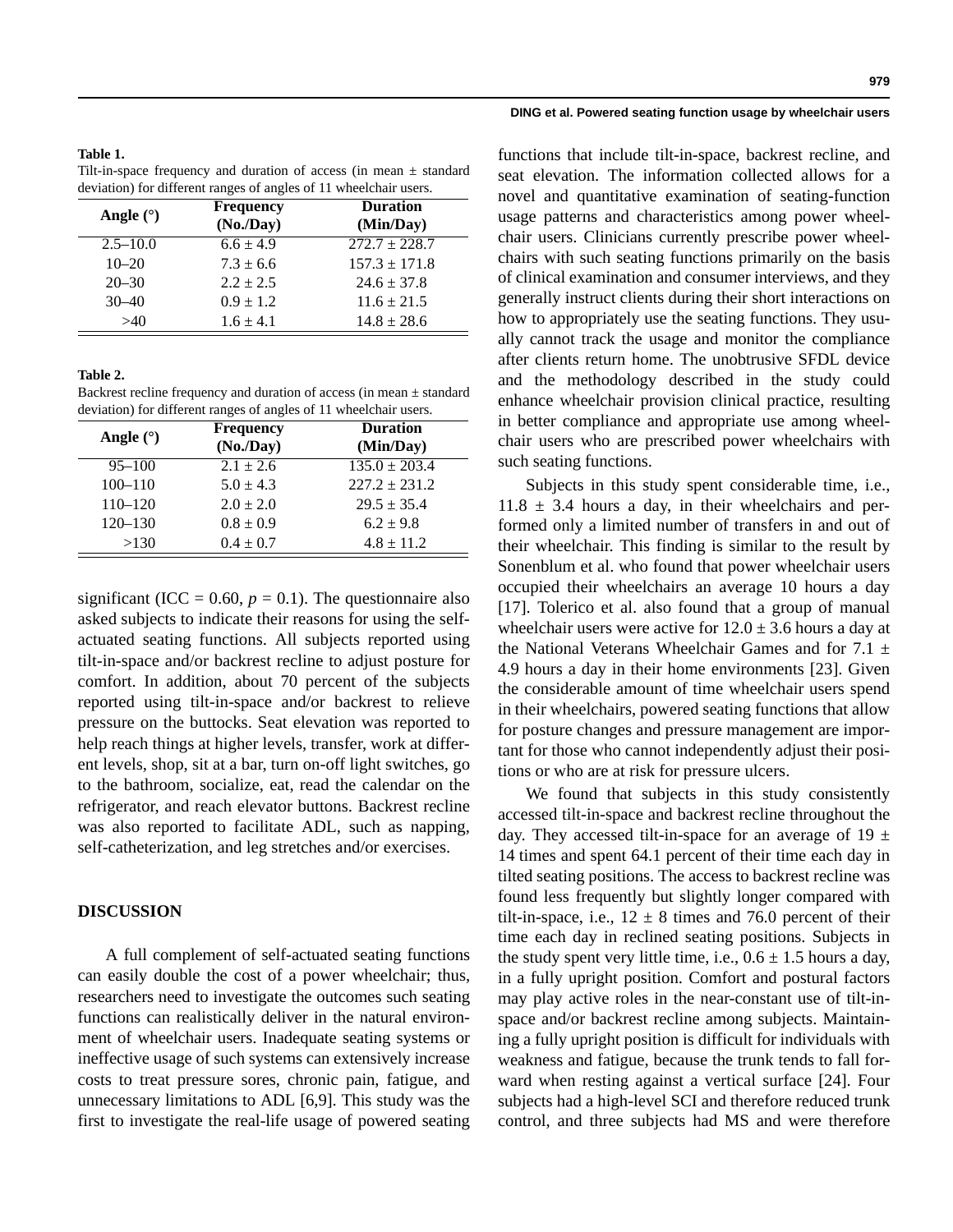susceptible to fatigue. Using tilt-in-space provides gravitational support to stabilize the upper body [24], thus, unsurprisingly, subjects in this study spent significantly more time in a tilted versus an upright position ( $p =$ 0.006). Subjects in the study also spent 39.3 percent of their time each day in tilted and reclined seating positions. Using a combination of such seating functions has been shown to reduce peak pressure more than using each individual function alone [4]. In addition, different combinations can lead to similar reductions in peak pressure [4], thus providing a large variety of seating positions from which wheelchair users can choose to maintain comfort, improve stability, and reduce seating pressure.

Subjects in this study tended to use small tilt-inspace angles (i.e., <20°) based on both access frequency and duration. Lacoste et al. obtained similar findings in their survey study that individuals with a powered tilt-inspace seating function reported that they used small and medium angles more than large angles [11]. Sonenblum et al. also found that subjects spent the greatest amount of time in tilt-in-space angles  $\langle 20^\circ \rangle$  [17]. The fact that smaller angles of tilt-in-space were used possibly implies that this seating function was used more for functional and stable postures and comfort than for shifting weight or pressure management. Previous studies showed that comfort is a primary concern regarding the seating system and that people use smaller tilt-in-space angles to increase comfort [11,25]. Subjects in this study also reported that they accessed tilt-in-space to adjust posture for comfort. In previous studies, researchers found that a tilt-in-space angle of  $\leq 15^{\circ}$  can be used to change back pressure distribution, but an angle  $>15^{\circ}$  is necessary to achieve an effective weight shift [4]. In addition, maximum reductions in peak seating pressures occur when tilt-in-space angles are  $\geq 45^{\circ}$  [4,7]. Most subjects in this study did not choose to access tilt-in-space angles 40° or higher for maximum pressure reduction. In addition to two wheelchairs that were not capable of achieving a tiltin-space angle of ≥40°, a possible reason could be the nonfunctional seating positions under large tilt-in-space angles. Of 11 subjects in the study, 8 were employed or attended school or organized daily programs; expecting them to use such nonfunctional positions frequently and for relatively longer durations is unrealistic. Subjects in this study also tended to access small recline angles (i.e.,  $\langle 110^\circ \rangle$  more frequently than large angles. The most common recline angles on the basis of duration and frequency of accesses were generally between 100° and 110°. This finding is similar to the previous findings by Lacoste et al. [11]. Backrest recline has been associated with shearing on the back [5,26–27], which is a risk factor for pressure ulcer development. A large recline angle is also undesirable in cases where instability is a problem [27]. In the Lacoste et al. survey study [11], wheelchair users indicated that they used backrest recline to increase comfort and rest. They also pointed out that they avoided large recline angles to prevent redness on their lower backs.

We used two measures, including the repositioning rate and time spent in positions of low, intermediate, and high pressures, to examine if subjects in this study used the seating functions effectively. Research has shown that the damaging effects of pressure to tissues are related to both its magnitude and duration. High loads for short durations and low loads for long durations can induce pressure ulcers with the time-at-pressure curve following one-half of an inverse parabola [20–21]. The clinical practice Guideline for Prevention and Management of Pressure Ulcer recommends that persons sitting for extended time periods reposition themselves every 15 minutes [28]. Subjects in this study repositioned themselves every  $53.6 \pm 47.0$  minutes on average, and only one subject followed the recommendation. Furthermore, subjects may not reposition themselves for as long as 3.6 hours. No matter how small the amplitude of peak pressure under such seating positions, staying static for such long time periods is dangerous. In this study, subjects' own pressure profiles under different seating positions were used as references when the time spent in different pressure positions was calculated, because factors such as cushion type [29] and body build [30] could contribute to determining seating pressure profiles. The pressure-mapping procedure revealed that pressure distribution under different seating positions varied greatly between subjects. Previous studies found that differences in peak pressure diminish as body mass index increases [31–32]. Cushions also help reduce pressure on bony areas, but a good cushion alone is insufficient for adequate pressure relief [7]. Peak pressure was chosen here as a measure because of its frequent use in clinics for choosing seat cushions and identifying problem areas where pressure sores are likely to occur. Though previous studies have indicated that peak pressure is not a reliable or stable measure, it is more volatile than average pressure and can detect pressure differences between different seating positions easily [9,33–34]. Although the time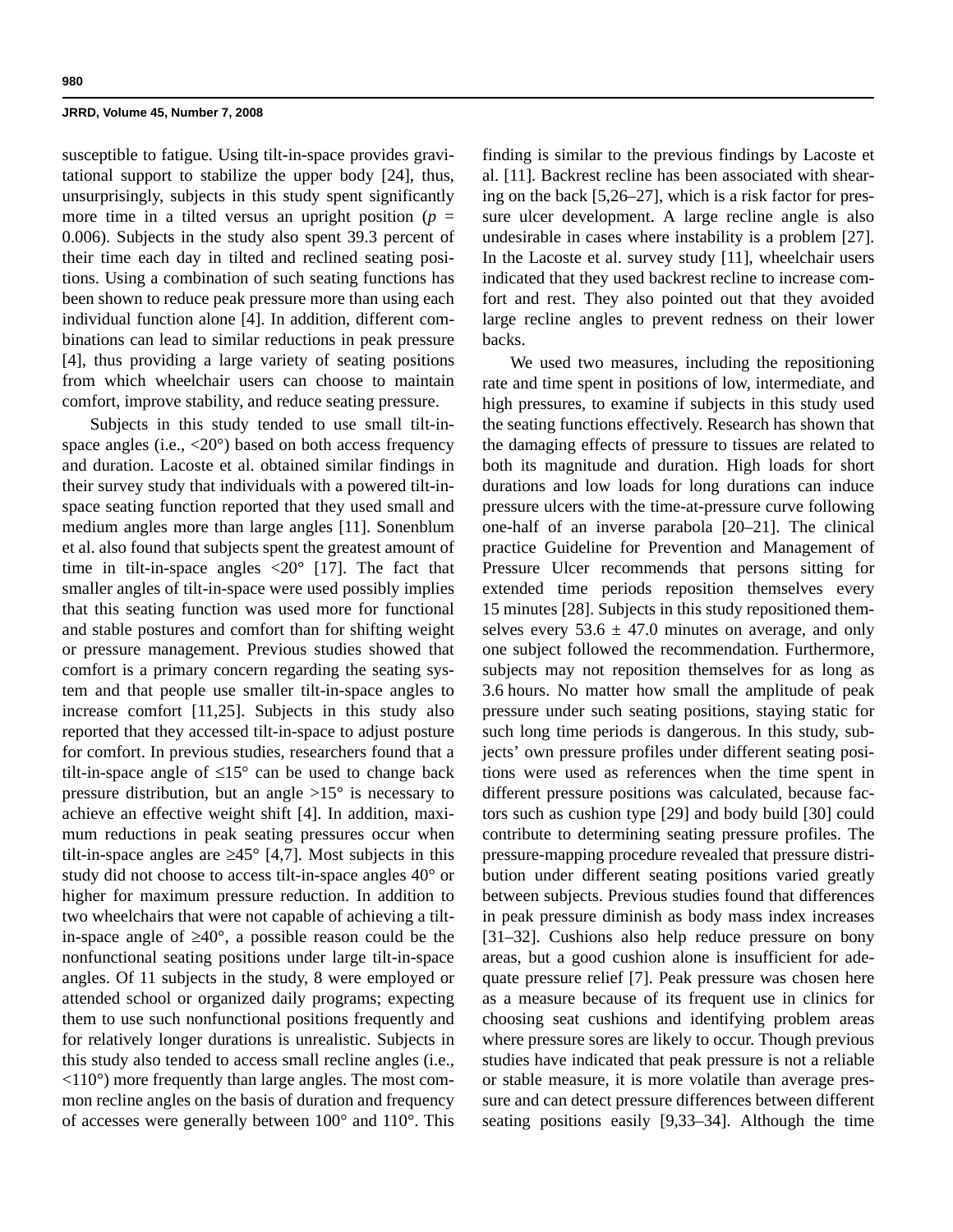### **DING et al. Powered seating function usage by wheelchair users**

spent in seating positions of low, intermediate, and high peak pressures did not significantly differ, most subjects in the study accessed low and intermediate peak pressure positions for longer time periods than high peak pressure positions.

Different from tilt-in-space and backrest recline, seat elevation facilitates the completion of ADL and offers psychosocial benefits to the user. A RESNA position paper on seat elevation put forth that seat elevators are just as necessary as tilt-in-space and backrest recline [2]. It listed transfers, reach, and eye-to-eye contact as essential usage of the seat-elevation function. Subjects in this study also reported similar reasons for using their seat elevators. Five out of nine subjects whose wheelchairs were equipped with seat-elevation functions reported using the seat elevator to reach things either at home, work, or in public; four reported using the seat elevator to reach higher levels, such as when working at different levels and sitting at a bar; and three reported using the seat elevator to facilitate transfers. Because seat elevation is used primarily to complete ADL, we found that, unsurprisingly, this function was used less frequently than tiltin-space and backrest recline.

One limitation of the study is the small sample size, and thus the result cannot be generalized and compared among groups with different characteristics. Individuals with SCI who have impaired sensation may have different usage patterns from those with motoneuron impairments such as CP and MS. A 2-week protocol is also relatively short and may not reliably capture typical usage patterns. Some limitations were related to the device and data reduction methods used in this study. The pressure sensors could not differentiate the occupancy of a human body from a pet or a heavy object, such as books on the seat, resulting in ambiguous data and a few repeated trials. The linear position transducer could not be mounted on the wheelchairs of three subjects because of space constraints, resulting in an important data loss. The thresholds that we used to determine the frequency of access to tilt-in-space, backrest recline, and seat elevation may not be optimal.

Future studies would benefit from more subjects from different geographic locations and with a wider variety of disabling conditions, a variety of wheelchair configurations on seating function usage, and a revised questionnaire requesting context information of seating function usage and pain conditions. Further investigation on the correlations between seating function usage and some ADL, such as transfers, could be conducted with a greater

number of subjects. Also, measuring back-pressure distribution during the pressure-mapping procedure would be helpful. Possible improvements should be made to the existing SFDL as well. A different seat-elevation sensor needs to be selected that will accommodate as many wheelchairs as possible without sacrificing accuracy. The addition of sensors that can monitor the use of elevating leg rests, standing wheelchairs, or lateral tilt systems might be beneficial. Furthermore, the SFDL should be developed into a more robust technology for possible commercialization and/or clinical use.

# **CONCLUSIONS**

The study provided an objective measure of usage patterns of wheelchair seating functions with a customized portable device. The ability to measure this information enables a better understanding of the real-world usage of these seating functions among a group of power wheelchair users for whom this information is very limited. We found that subjects consistently accessed the seating functions throughout the day and spent most of their time in tilted and/or reclined positions; however, most did not reposition themselves as frequently as recommended in the clinical practice guideline [28]. The information collected could enhance clinical practice of wheelchair provision, resulting in better compliance with clinical instructions and appropriate use of such seating functions among wheelchair users prescribed power wheelchairs.

# **ACKNOWLEDGMENTS**

Shirley G. Fitzgerald, PhD, is now with the Patient Safety Center at James A. Haley Veterans' Hospital, VA Medical Center, in Tampa, Florida.

This material was based on work supported by the Paralyzed Veterans of America Research Foundation, grant 2264-01; National Institute on Disability and Rehabilitation Research, grant H133F040006; and VA Rehabilitation Research and Development Center, grant B3142C.

The authors have declared that no competing interests exist.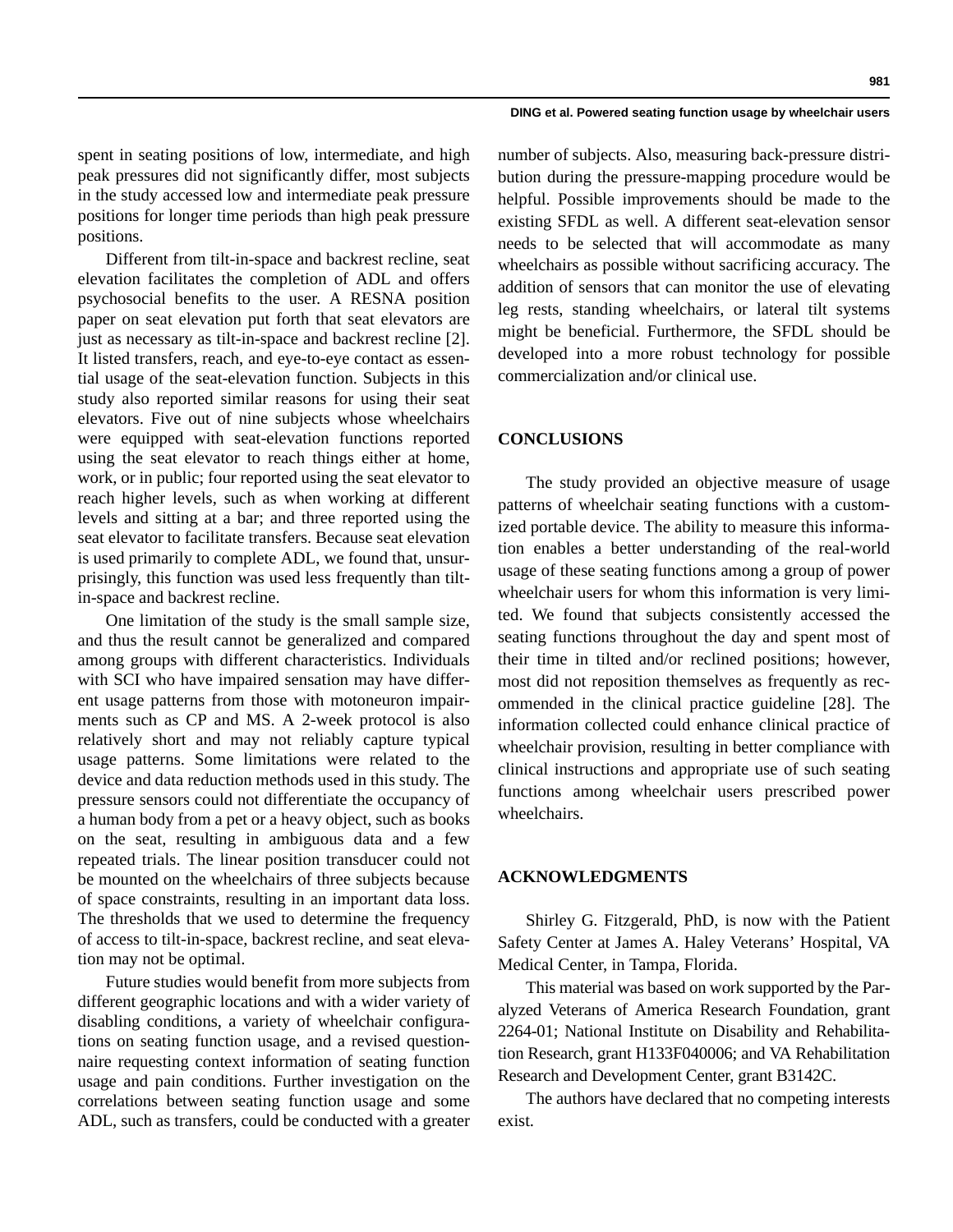# **REFERENCES**

- 1. Trefler E, Schmeler M. State of the science white paper on seating for postural control. In: Brubaker CE, Brienza, DM, editors. Proceedings of Wheelchair Seating: A State of the Science Conference on Seating Issues for Persons with Disabilities; 2001 Feb 19–20; Rehabilitation Engineering Center on Wheeled Mobility and the School of Health and Rehabilitation Sciences, Orlando, FL. Pittsburgh (PA): University of Pittsburgh; 2001. p. 21–26.
- 2. RESNA Position on the application of seat-elevating devices for wheelchair users [Internet]. Arlington (VA): Rehabilitation Engineering and Assistive Technology Society of North America [cited 2008 Oct 11]. Approved Sep 2005. Available from: http://www.rstce.pitt.edu/RSTCE\_Resources/Resna\_ position\_on\_seat%20elevation.pdf/.
- 3. Paralyzed Veterans of America. Pressure ulcer prevention and treatment following spinal cord injury: A clinical practice guideline for healthcare professionals. Washington (DC): Paralyzed Veterans of America; 2000.
- 4. Aissaoui R, Lacoste M, Dansereau J. Analysis of sliding and pressure distribution during a repositioning of persons in a simulator chair. IEEE Trans Neural Syst Rehabil Eng. 2001;9(2):215–24. [\[PMID: 11474974\]](http://www.ncbi.nlm.nih.gov/pubmed/11474974)
- 5. Hobson DA. Comparative effects of posture on pressure and shear at the body-seat interface. J Rehabil Res Dev. 1992;29(4):21–31. [\[PMID: 1432724\]](http://www.ncbi.nlm.nih.gov/pubmed/1432724)
- 6. Shields RK, Cook TM. Effect of seat angle and lumbar support on seated buttock pressure. Phys Ther. 1988;68(11): 1682–86. [\[PMID: 3186795\]](http://www.ncbi.nlm.nih.gov/pubmed/3186795)
- 7. Henderson JL, Price SH, Brandstater ME, Mandac BR. Efficacy of three measures to relieve pressure in seated persons with spinal cord injury. Arch Phys Med Rehabil. 1994; 75(5):535–39. [\[PMID: 8185445\]](http://www.ncbi.nlm.nih.gov/pubmed/8185445)
- 8. Sprigle S, Sposato B. Physiologic effects and design considerations of tilt and recline wheelchairs. Orthop Phys Ther Clin North Am. 1997;6(1):99–122.
- 9. Stinson M, Porter A, Eakin P. Measuring interface pressure: a laboratory-based investigation into the effects of repositioning and sitting. Am J Occup Ther. 2002;56(2): 185–90. [\[PMID: 11905303\]](http://www.ncbi.nlm.nih.gov/pubmed/11905303)
- 10. Coggrave MJ, Rose LS. A specialist seating assessment clinic: changing pressure relief practice. Spinal Cord. 2003; 41(12):692–95. [\[PMID: 14639449\]](http://www.ncbi.nlm.nih.gov/pubmed/14639449)
- 11. Lacoste M, Weiss-Lambrou R, Allard M, Dansereau J. Powered tilt/recline systems: why and how are they used? Assist Technol. 2003;15(1):58–68. [\[PMID: 14760982\]](http://www.ncbi.nlm.nih.gov/pubmed/14760982)
- 12. Crane BA, Holm MB, Hobson D, Cooper RA, Reed MP, Stadelmeier S. Development of a consumer-driven Wheelchair Seating Discomfort Assessment Tool (WcS-DAT). Int J Rehabil Res. 2004;27(1):85-90. [\[PMID: 15097177\]](http://www.ncbi.nlm.nih.gov/pubmed/15097177)
- 13. De Looze MP, Kuijt-Evers LF, Van Dieën J. Sitting comfort and discomfort and the relationships with objective measures. Ergonomics. 2003;46(10):985–97. [\[PMID: 12850935\]](http://www.ncbi.nlm.nih.gov/pubmed/12850935)
- 14. Goossens RH, Teeuw R, Snijders CJ. Sensitivity for pressure difference on the ischial tuberosity. Ergonomics. 2005; 48(7):895–902. [\[PMID: 16076744\]](http://www.ncbi.nlm.nih.gov/pubmed/16076744)
- 15. Cooper RA, Boninger ML, Cooper R, Fitzgerald SG, Kelleher A. Preliminary assessment of a prototype advanced mobility device in the work environment of veterans with spinal cord injury. NeuroRehabilitation. 2004;19(2):161–70. [\[PMID: 15201475\]](http://www.ncbi.nlm.nih.gov/pubmed/15201475)
- 16. Lankton S, Sonenblum SE, Sprigle S, Wolf J, Oliveira M. Use of GPS and sensor-based instrumentation as a supplement to self-report in studies of activity and participation. Poster session presented at: Proceedings of the Rehabilitation Engineering and Assistive Technology Society of North America (RESNA) Conference; 2005 Jun 23–27; Atlanta, GA.
- 17. Sonenblum SE, Sprigle S, Maurer C. Monitoring power upright and tilt-in-space wheelchair use. Poster session presented at: Proceedings of the Rehabilitation Engineering and Assistive Technology Society of North America (RESNA) Conference; 2006 Jun 22–26; Atlanta, GA.
- 18. Ding D, Cooper RA, Cooper R, Kelleher A. Monitoring seat feature usage among wheelchair users. Conf Proc IEEE Eng Med Biol Sci. 2007;2007:4364–67. [\[PMID: 18002970\]](http://www.ncbi.nlm.nih.gov/pubmed/18002970)
- 19. Fitzgerald SG, Kelleher A, Teodorski E, Collins DM, Boninger ML, Cooper RA. The development of a nationwide registry of wheelchair users. Disabil Rehabil Assist Technol. 2007;2(6):358–65.
- 20. Kosiak M. Etiology and pathology of ischemic ulcers. Arch Phys Med Rehabil. 1959;40(2):62–69. [\[PMID: 13618101\]](http://www.ncbi.nlm.nih.gov/pubmed/13618101)
- 21. Reswick J, Rogers J. Experience at Rancho Los Amigos Hospital with devices and techniques to prevent pressure sores. In: Kenedi RM, Cowden JM, Scales JT, editors. Bedsore biomechanics. Baltimore (MD): University Park Press; 1976. p. 301–10.
- 22. Shapcott N, Levy B. By the numbers: Making the case for clinical use of pressure measurement mat technology to prevent the development of pressure ulcers. TeamRehab Rep. 1999;16–18;20–21.
- 23. Tolerico ML, Ding D, Cooper RA, Spaeth DM, Fitzgerald SG, Cooper R, Kelleher A, Boninger ML. Assessing mobility characteristics and activity levels of manual wheelchair users. J Rehabil Res Dev. 2007;44(4):561–72. [\[PMID: 18247253\]](http://www.ncbi.nlm.nih.gov/pubmed/18247253)
- 24. Engström B. Ergonomic seating. A true challenge: seating and mobility for the physically challenged: risks & possibilities when using wheelchairs. Värmdö (Sweden): Posturalis Books; 2002. p. 40–43.